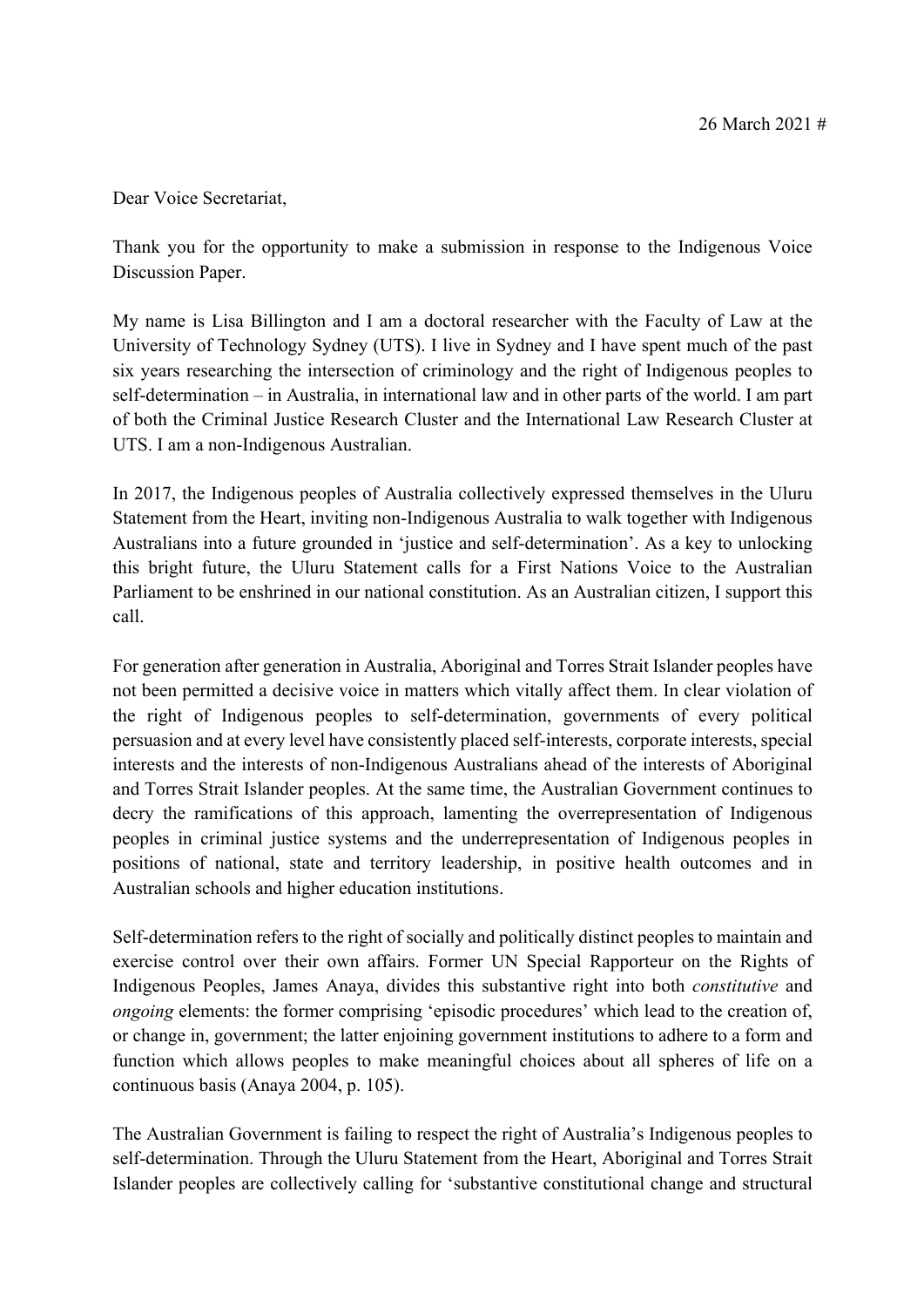reform' in order to ensure their voices are heard in a way that they have not been since the arrival of the First Fleet on these shores over 200 years ago. A constitutionally enshrined First Nations Voice to Parliament encompasses an important step toward the Australian Government fulfilling its obligations in respect of Aboriginal and Torres Strait Islander peoples' right of self-determination.

self-determination.<br>In 2009 when the Australian Government finally voiced its support for the United Nations Declaration on the Rights of Indigenous Peoples (UNDRIP), it referred to the rights contained therein – including the right of Indigenous peoples to self-determination – as 'aspirational' (Australian Human Rights Commission 2009). As we all know, aspiration without action is empty symbolism at best, and hypocrisy at worst. Aspiration devoid of action is capable of effecting no change and of charting no course toward the bright future for Australia envisaged in the Uluru Statement from the Heart.

 Imagine, if you will, what the result of the Australian Government's response to the recent (and ongoing) Covid-19 crisis would have been if it had been 'aspirational' rather than action- based? And yet, every day, Australians (both Indigenous and non-Indigenous) are met with the assertions of their own Government that fulfilling the fundamental right of Australia's Indigenous peoples to self-determination is an 'aspiration' – that averting the profound healthcare crisis (Australian Medical Association 2018), incarceration crisis (Anthony 2020) and education crisis (McKinley 2017) facing Australia's First Nations is an 'aspiration'.

 A national First Nations Voice to Parliament is one concrete step which the Australian Government can take toward recognising and respecting the right of Aboriginal and Torres Strait Islander peoples to self-determination. At a minimum, I call on the Australian Government to honour its election commitment to hold a referendum on the inclusion of a First Nations Voice to Parliament as soon as the model of the Voice has been determined. At a minimum, I call on the Australian Government, after the referendum, to pass the necessary enabling legislation for the National Voice as soon as possible. At a minimum, I call on the Australian Government to heed the voices of Aboriginal and Torres Strait Islander peoples by ensuring the membership model for the National Voice genuinely includes previously unheard Indigenous voices.

The Uluru Statement, however, calls for more.

 The *Australian Constitution* has more references to lighthouses than it does to the country's First Peoples (Joint Select Committee on Constitutional Recognition of Aboriginal and Torres Strait Islander Peoples 2015, p. v). This must be remedied. The recently released Indigenous Peoples' Rights in Constitutions Assessment Tool (Cats-Baril 2020) – co-designed by IDEA International and the International Work Group for Indigenous Affairs (IWGIA) – notes that, as the supreme legal instrument of the nation state, national constitutions provide some of the most robust legal protections available for recognising and respecting the rights of Indigenous peoples (Cats-Baril 2020, p. 9).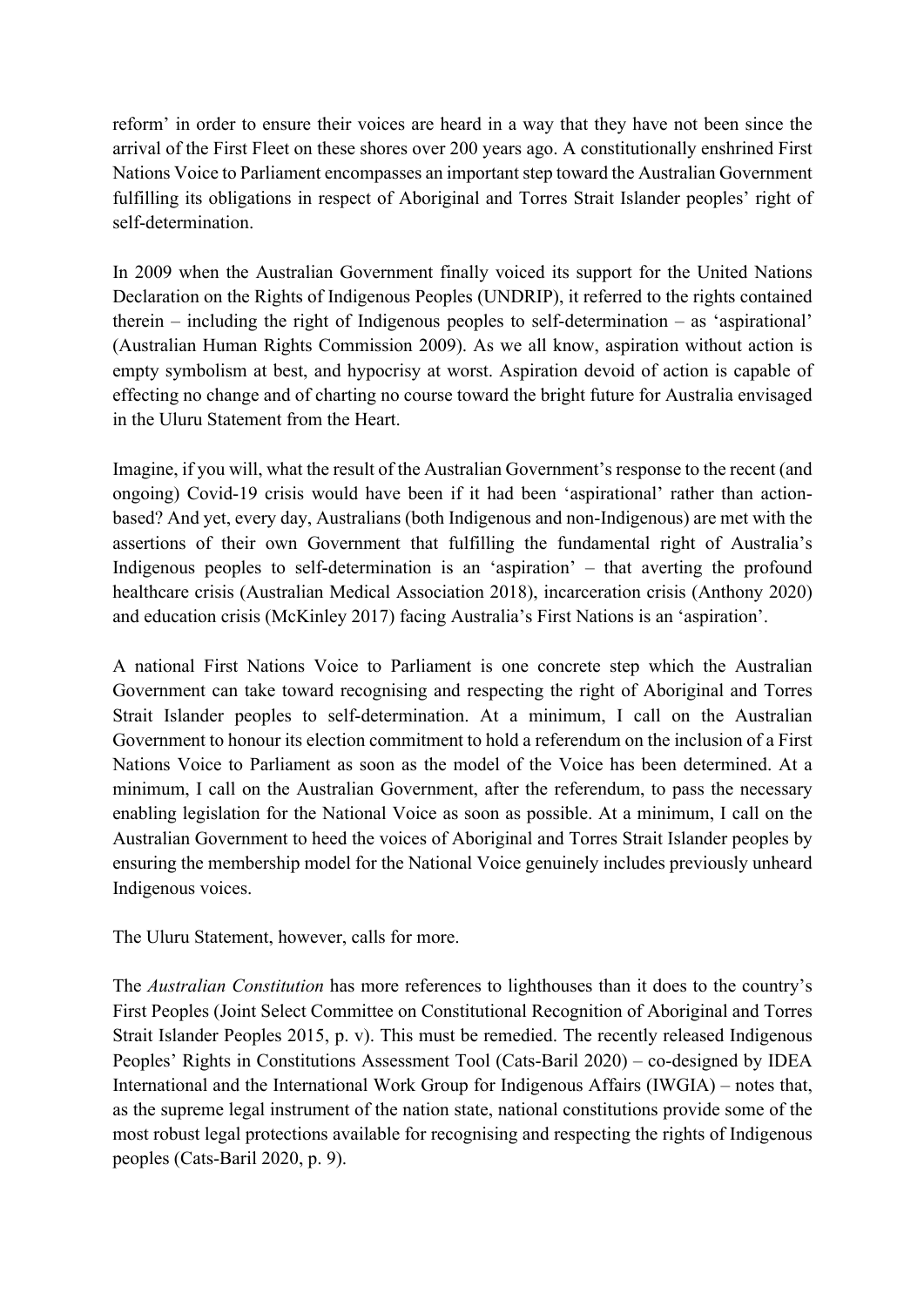Each year, the Australian Government receives the National Closing the Gap Report; and, year after year as the Australian public, we hear that Aboriginal and Torres Strait Islander peoples Indigenous Australians. In 2021, as part of addressing this ongoing crisis, the Government's own Close the Gap Committee explicitly called on the Australian Government to '*[f]ully implement* the Uluru Statement from the Heart and a *constitutionally enshrined* First Nations voice' (Lowitja Institute 2021, Rec. 1 [emphasis added]). are continuing to experience lower standards of health and welfare when compared with non-

 I recognise that constitutional enshrinement of the First Nations Voice has been determined by the Australian Government to be beyond the terms of reference for the current enquiry. I urge the Government to reconsider. By already rejecting a key feature of the Voice to Parliament, as expressed in the Uluru Statement from the Heart, the Australian Government has severely undermined the possibility of good faith negotiations with Australia's First Nations. As cogently expressed by Professor Irene Watson (2015, p. 91):

> In the effort to maintain their boundaries, regardless of the injustices to the humanity of First Nations Peoples, states have given approval to a limited right to self-determination, exercised within the jurisdiction and construct of the dominant state. This form of self-determination is subservient to the rules of the state. This is not self-determination at all.

 Aboriginal and Torres Strait Islander peoples must have meaningful recognition and representation in matters which affect them. This is both a legal and a moral imperative. This is a cornerstone of democracy. I therefore call on the Australian Government to accept the invitation to *Makarrata*: the holistic pathway laid out in the Uluru Statement from the Heart which maps out a bright future for *all* Australians, based on justice and self-determination.

Sincerely,

Lisa Billington *Doctoral Researcher University of Technology Sydney* 

## **References**:

Anaya, James S., 2004. *Indigenous Peoples in International Law* (Oxford University Press, 2nd ed).

Anthony, Thalia, 2020. 'Indigenous Prison Rates Can Fall Fast: Here's the Proof', *Sydney Morning Herald (Online, 7 August)* <https://www.smh.com.au/national/indigenous-prisonrates-can-fall-fast-here-s-the-proof-20200805-p55in2.html>.